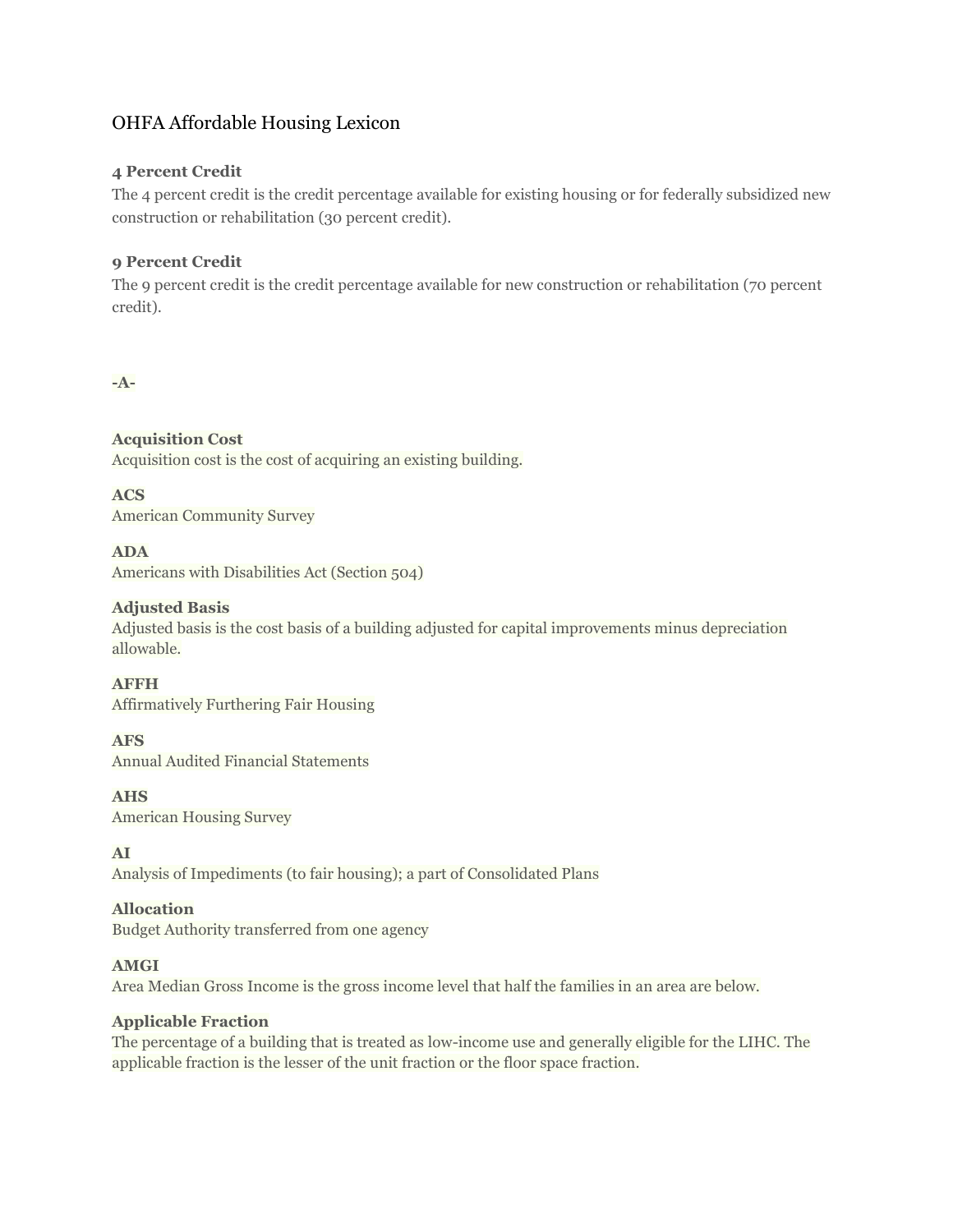#### **Applicable Percentage**

Describes the technical term for the credit percentage that a qualified low-income housing project is eligible for.

#### **Arbitrage Yield Restriction**

Arbitrage occurs when tax-exempt bond proceeds are invested in securities that yield a greater return that the interest charged on the bonds. Restrictions exist on the amount of arbitrage bonds can earn without putting the tax-exempt status of the bonds in peril. In instances where the restriction is violated, exceptions exist that allow for the tax-exempt status of the bonds to remain intact.

#### **-B-**

## **Basis Point**

A basis point is one-one-hundredth of a percentage point (.01%).

#### **Below Market Federal Loan**

A below market federal loan is any loan funded by federal funds if the interest rate payable on such loan is less than the applicable federal rate.

#### **Bond Counsel**

Bond counsel is the attorney representing the bond issuer and bondholders. The attorney provides an opinion that the interest on the bonds is exempt from federal taxation. He/she is responsible for the bond inducement resolution, bonds, the bond indenture, the financing agreement, the regulatory agreement and the tax opinion.

#### **Bond Issuance Costs**

Bond issuance costs are the costs incurred to issue the bonds, including legal fees, underwriting fees, rating agency fees, trustee fees, printing, etc.

#### **Bond Issuer**

A bond issuer is the governmental or non-profit entity responsible for issuing bonds.

#### **Bond Purchase Agreement**

A bond purchase agreement is an agreement between the borrower, issuer and underwriter allowing the underwriter to sell the bonds, subject to responsibilities, warranties, and agreements agreed to by the issuer.

#### **Bond Trustee**

The bond trustee is responsible for collecting the interest and principal payments and forwarding these payments to bondholders. The trustee invests the bond proceeds, as applicable, and administers the indenture agreement.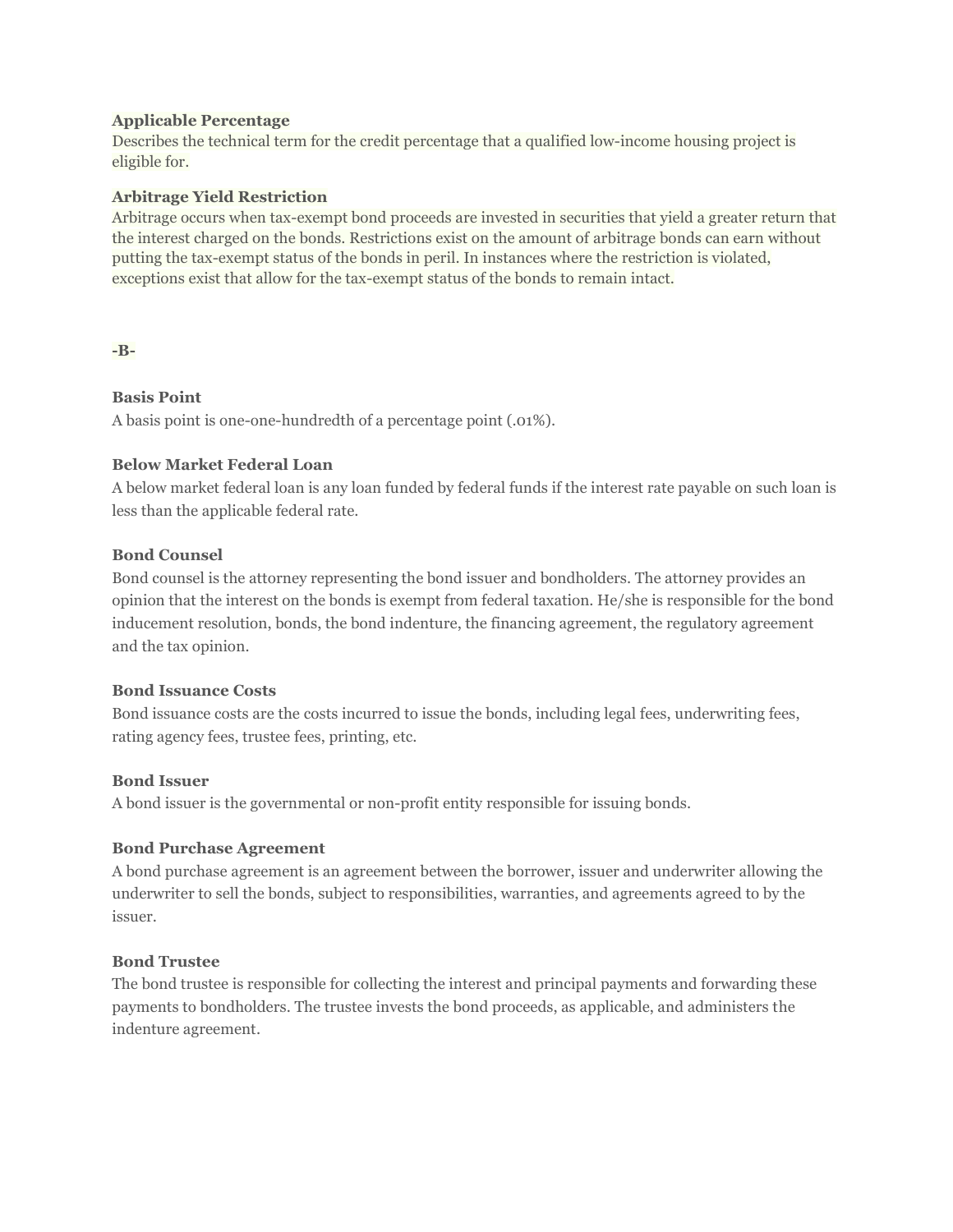# **Call Premium**

A call premium is a payment made to the bondholder if the borrower pays off the bonds before they mature.

# **Call Protection**

Call protection describes the provisions in a bond issuance that preclude the borrower from prepaying the bonds for a specified period of time.

#### **CDBG**

Community Development Block Grant (CPD program)

## **CHAS**

Comprehensive Housing Affordability Strategy

#### **CHDO**

Community Housing Development Organization. Nonprofit housing provider receiving minimum of 15% of HOME Investment Partnership funds.

## **CoC**

Continuum of Care approach to assistance to the homeless

# **Continuum of Care**

Federal program stressing permanent solutions to homelessness

#### **Con Plan**

Consolidated Plan; a locally developed plan for housing assistance and urban development under the Community Development Block Grant and other CPD programs.

## **Comfort Letter**

A comfort letter is a letter provided by a certified public accountant when the bond purchase agreement is executed. This letter confirms that the issuer's (or borrower's) financial information included in the official statements is presented in conformity with generally accepted auditing standards and that no changes in the financial position of the borrower since the date of the last audited financial statements, other than those changes disclosed in the comfort letter or in the official statement, have occurred.

#### **Compliance Period**

The compliance period is the 15 year period over which a project must continue to satisfy the various LIHC requirements in order to avoid tax credit recapture. The compliance period begins with the first taxable year of the credit period.

## **Credit Enhancer**

The credit enhancer guarantees, for a fee, that the bondholders will receive scheduled bond payments.

#### **-C-**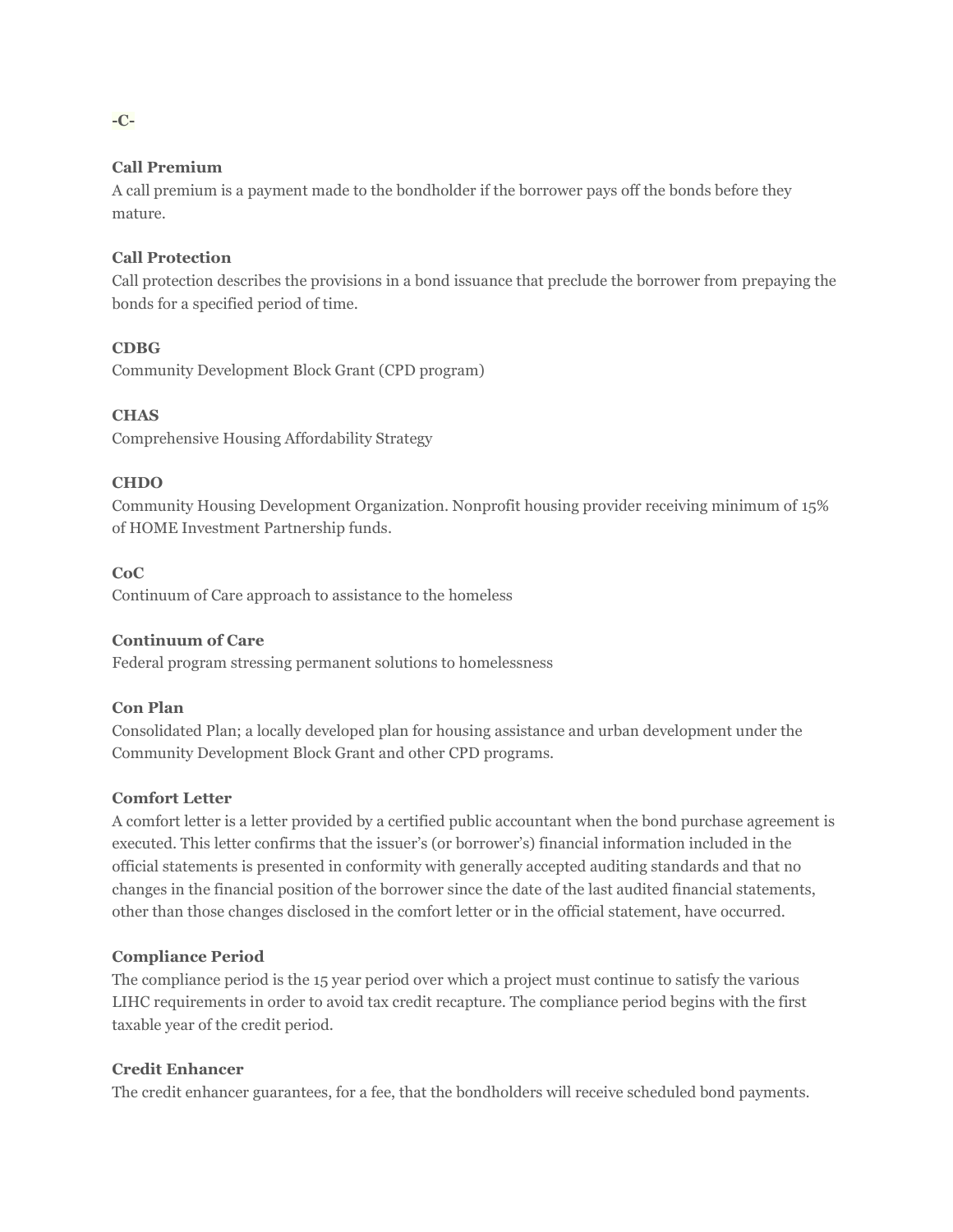# **Credit Period**

The credit period is the 10-year period over which the LIHC is claimed. This period generally begins on the date a property is placed in service, but a taxpayer may elect to start the credit period as of the beginning of the year following the year the LIHC property is placed in service.

# **Credit Recapture Amount**

Credit recapture amount is the amount of credit that is recaptured upon disposition of the LIHC project during the compliance period. The amount of the recapture is one-third of the allowable credit for each year if the building is disposed of through year 11 of the compliance period plus interest.

## **-D-**

# **Davis Bacon**

Statutory requirement that persons working on federally assisted projects be paid at least minimum prevailing wage rates.

# **DCR**

Debt Coverage Ratio (NOI/Hard Debt)

# **Difficult Development Area**

A difficult development area is any area designated by the U.S. Department of Housing & Urban Development, which has high construction, land or utility costs relative to area median gross income.

#### **-E-**

## **Eligible Basis**

Eligible basis is a component of the qualified basis of an LIHC project. It is generally equal to the adjusted basis of the building, excluding land but including amenities and common areas.

## **Extended Low-Income Housing Commitment**

An extended low-income housing commitment is any agreement between the taxpayer and the housing credit agency that extends the low-income housing requirements for a full 30 years.

## **Extended Use Period**

The period beginning on the first day after the compliance period and ending on the date specified by the agency or 15 years.

#### **-F-**

# **Fair Housing Act**

1986 act (amended in 1974 and 1988) providing HUD Secretary with fair housing enforcement and investigation responsibilities.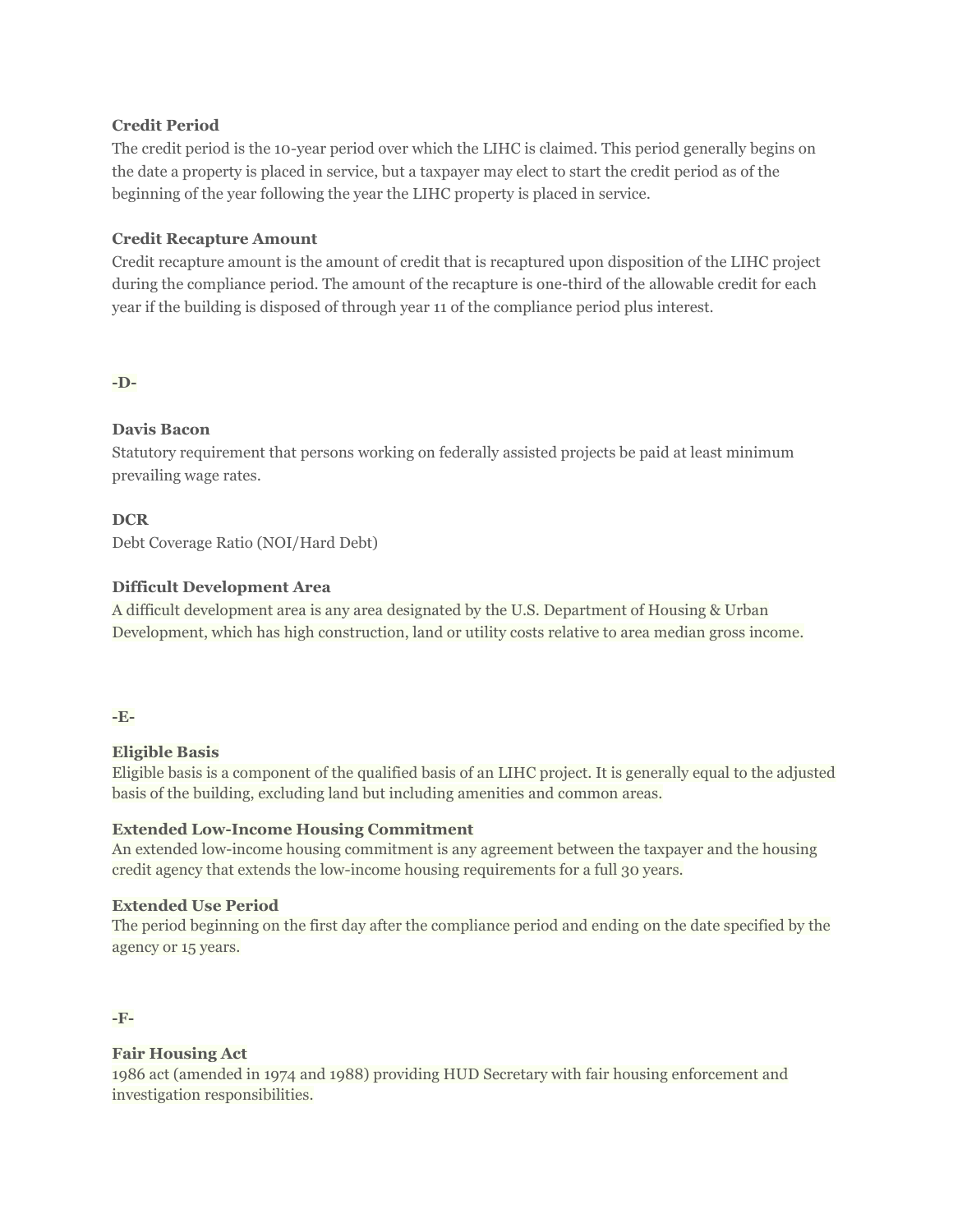# **Federally Assisted Building**

A federally assisted building is any building that is substantially assisted, financed or operated under laws in effect the date of enactment of the Tax Reform Act of 1986.

# **Federally Subsidized**

Federally subsidized is a term used to describe a building that is financed with a below-market federal loan or with a loan for which the interest income earned by the holder of the loan is exempt from tax under Internal Revenue Code Section 13.

# **FHA**

Federal Housing Administration (HUD Office of Housing)

# **Financing Agreement**

The financing agreement is entered into between the bond issuer, trustee and borrower. The agreement covers how the bonds will be issued, serviced by the trustee and paid for by the borrower.

## **Floor Space Fraction**

The floor space fraction is obtained by dividing the total floor space of the low-income units in the building by the total floor space of all residential units in the building (whether or not occupied).

# **FMR**

Fair Market Rent (maximum rent for Section 8 rental assistance)

## **-G-**

## **Grant**

A grant is funds received from a private foundation or charitable group, federal, state or local government that do not have to be repaid.

## **Gross Income**

Gross income is all income from whatever source derived, including the value of property or services as well as cash.

## **Gross Rent**

Gross rent excludes any amounts received from a rental assistance program, utility allowance or fee paid to the owner of the unit or by any governmental assistance program.

# **GSE**

Government Sponsored Enterprises (Fannie and Freddie Mac)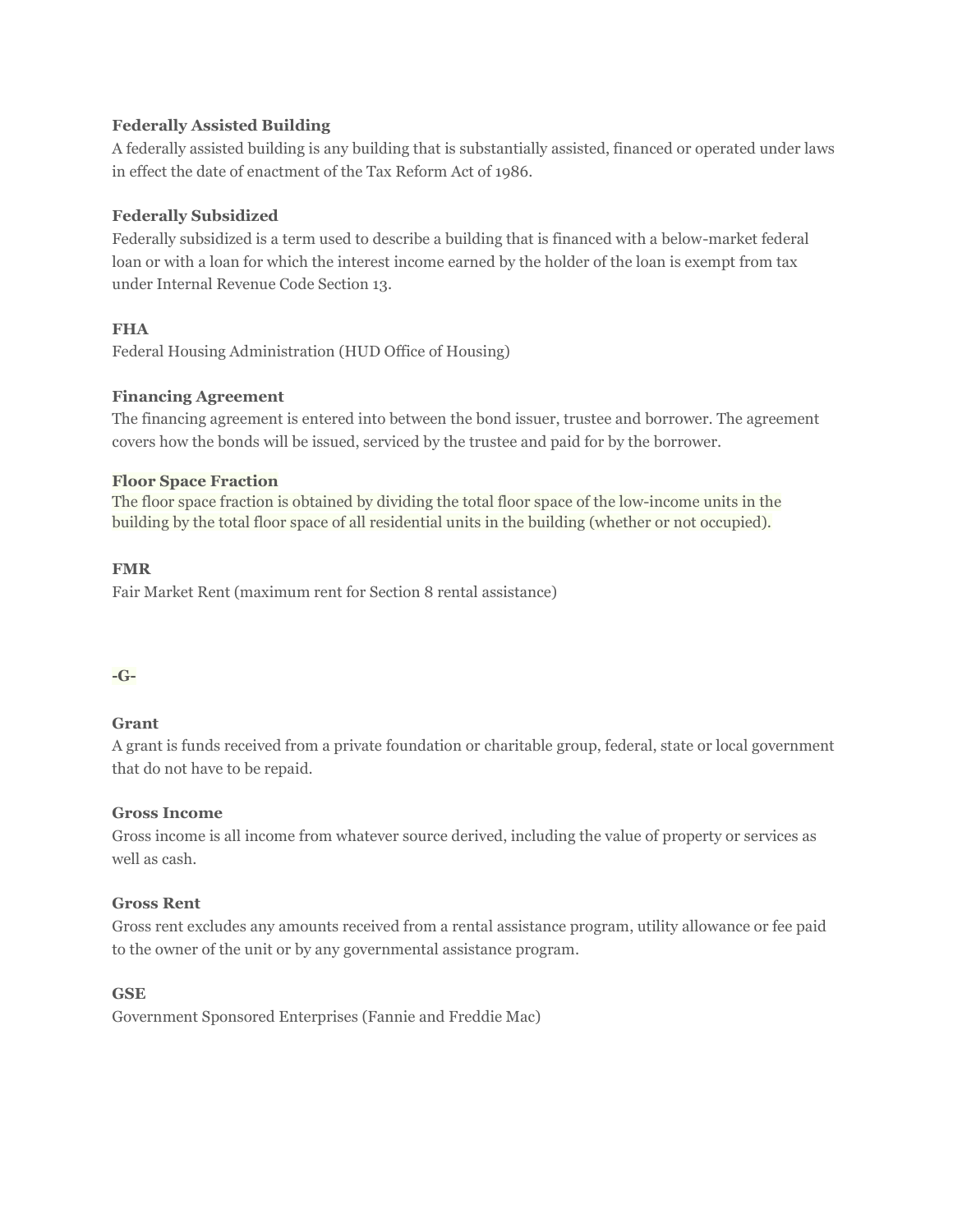# **HFA**

**-H-**

Housing Finance Agency. State or local agencies responsible for financing and preserving low/mod housing within a state.

## **HOME**

Home Investment Partnerships (CPD program)

# **HUD**

U.S. Department of Housing and Urban Development

#### **HUD-VASH**

HUD-Veterans Affairs Supportive Housing program

# **-I-**

**IDA** Individual Development Account

### **Indenture**

The indenture is an agreement between the bond issuer and the trustee containing the terms and procedures for payment of the bonds.

#### **Inducement Resolution**

An inducement resolution is the resolution passed by the bond issuer communicating the intent to issue bonds for a specific activity.

#### **-L-**

**LIHTC** Low Income Housing Tax Credit

# **Low-Income Unit**

A low-income unit is (1) rent restricted and (2) has individuals occupying it who meet the income limitation applicable under the elected minimum set-aside test.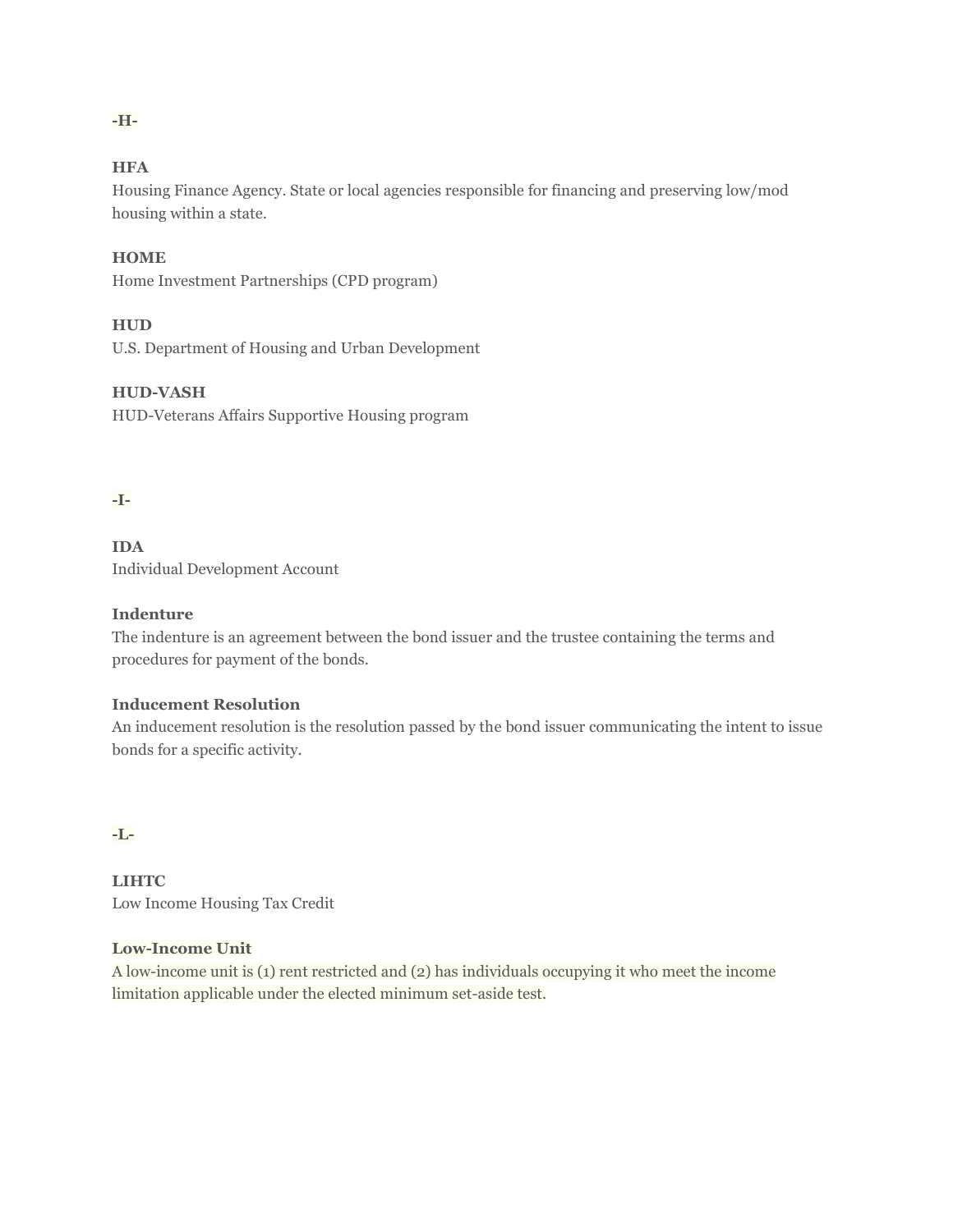**MBE** Minority Business Enterprise

## **Minimum Set-Aside Test**

The minimum set-aside test is generally used to determine if a building is a qualified low-income housing project. There are three different minimum set-aside tests with varying applicability. The tests are 20-50 test, the 40-60 test, and the 25-60 test. (See 20-50 test, 40-60 test and 25-60 test).

# **Mortgage Backed Security (MBS)**

Mortgage Backed Security is collateral provided by credit enhancers that is used to guarantee the bonds.

**MOU** Memorandum of Understanding

**-N-**

# **Negative Arbitrage**

Negative arbitrage occurs when undisbursed bond proceeds earn a lower interest rate than the bond interest rate.

**NOFA** (HUD) Notice of Funding Availability

**NOI**

Net Operating Income (EGI – Operating Expenses = NOI)

**NPV** Net Present Value

## **-O-**

# **Official Statement**

The official statement is a marketing prospectus used by underwriters to sell the bonds. The official statement summarizes the terms of the bonds and other information relevant to the investment decision.

## **Operating Subsidies**

Payments authorized for operating costs of low-rent public housing projects.

**-M-**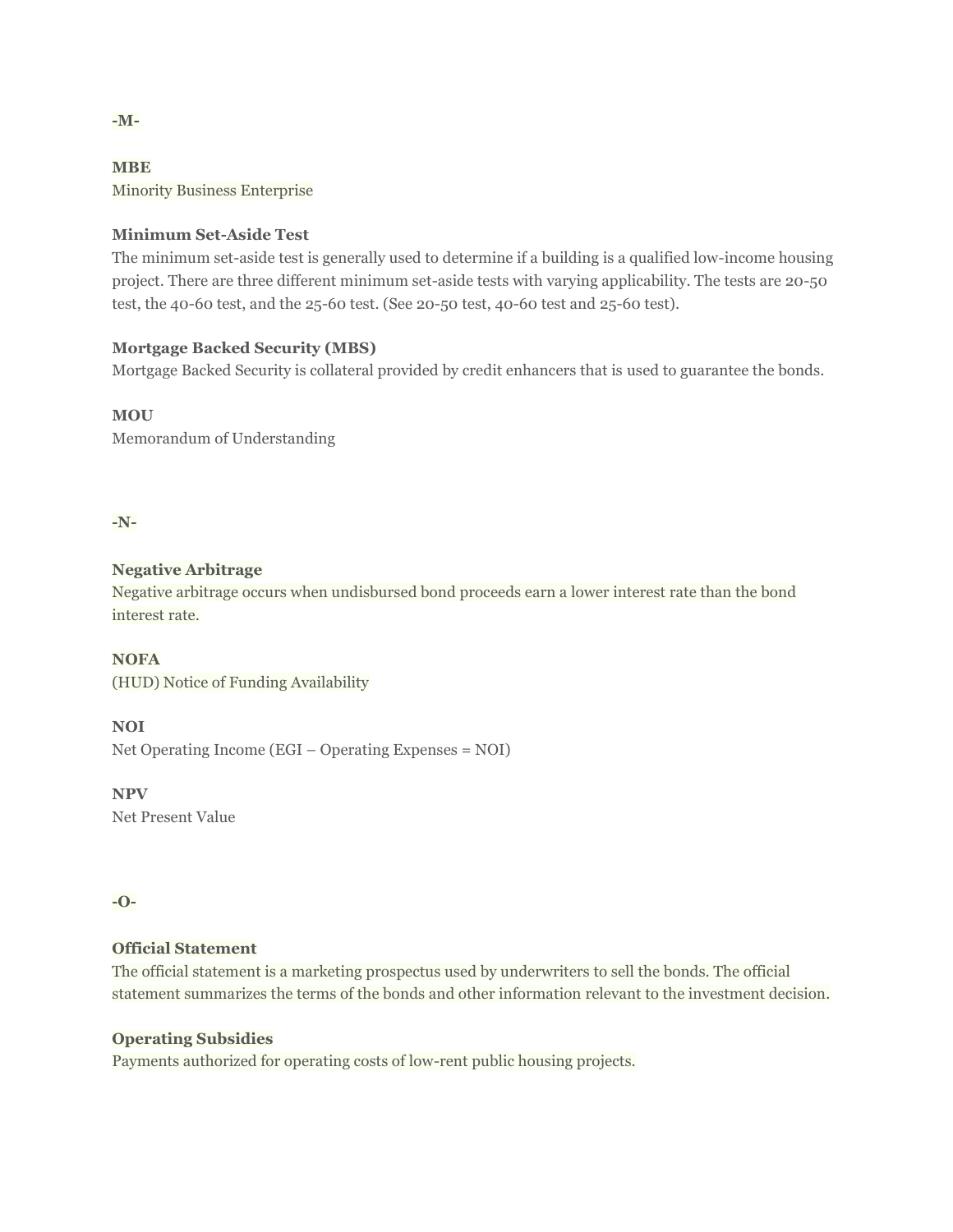#### **-P-**

**PBVP** Project-Based Voucher Program

# **PHA**

Public Housing Authority

# **Placed-In-Service Date**

The placed-in-service date generally marks the beginning of the credit period. It is defined as the date the property is ready for occupancy.

## **PILOT**

Payment in Lieu of Taxes

**PJs**

Participating Jurisdictions (in HOME program)

# **Private Placement**

Private Placement is the sale of bonds directly from a bond issuer to an investor without the use of an underwriter. An investment banker may act as a placement agent in this type of transaction.

**-Q-**

# **Qualified Basis**

Qualified basis is the base that is multiplied by the credit percentage to determine the annual credit. The qualified basis equals the applicable fraction times the eligible basis.

# **Qualified Census Tract**

A Qualified Census Tract is any census tract in which 50 percent or more of the households have an income which is less than 60 percent of area median gross income.

## **-R-**

**RAD** Rental Assistance Demonstration

# **Rating Agency**

A rating agency determines or "rates" the investment risk of bonds. Examples include Standard & Poor's and Moody's Investors Service.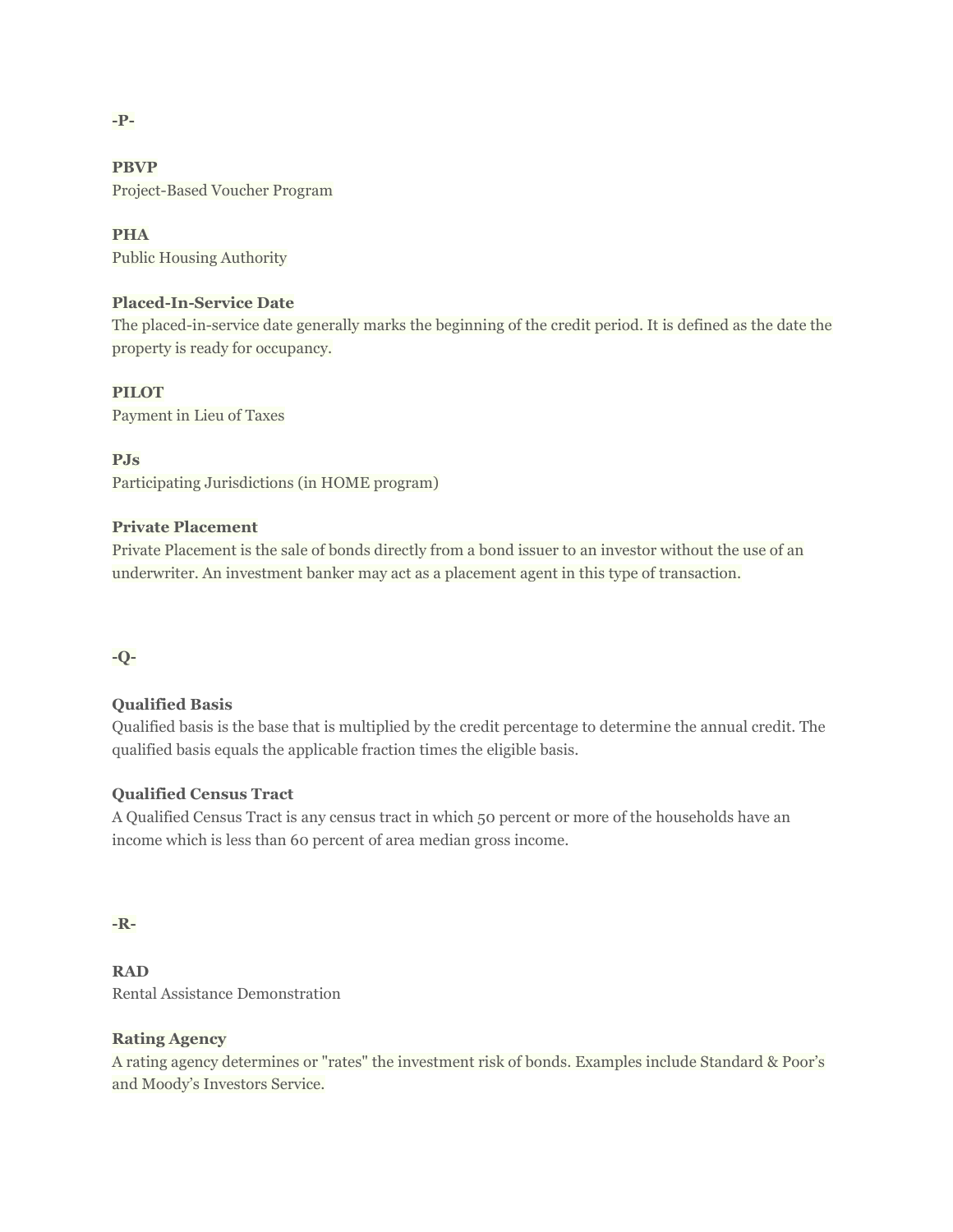# **REAC**

(HUD) Real Estate Assessment Center

## **Rebate**

A rebate is payment of the excess arbitrage proceeds to the federal government to retain the tax-exempt status of the bonds. Special rules allow a borrower to avoid a rebate of arbitrage proceeds.

## **Rent-Restricted Unit**

A rent-restricted unit is a unit for which the rent charged to tenants is limited to 30 percent of the income limitation applicable under the elected minimum set-aside test.

# **RFP**

Request for Proposals. Used to solicit proposals for contracts under the negotiated procurement method.

# **RFQ**

Request for Quotations. Used to solicit price quotes under the simplified acquisition procurement method.

# **-S-**

# **Section 8**

Housing Assistance Payment Program (Housing and Community Development Act of 1974)

**Section 202** Loans for construction/rehab of housing for the elderly or handicapped.

# **Section 202/811**

Programs for housing assistance to the elderly and people with disabilities

## **Section 202**

Loans for construction/rehab of housing for the elderly or handicapped.

# **Section 207** Basic FHA multifamily insurance program

**Section 221 (d) (2)** FHA Single Family Mortgage insurance for low/moderate income families.

**Section 221 (d) (3)** FHA mortgage insurance for Multifamily housing for low/moderate income families.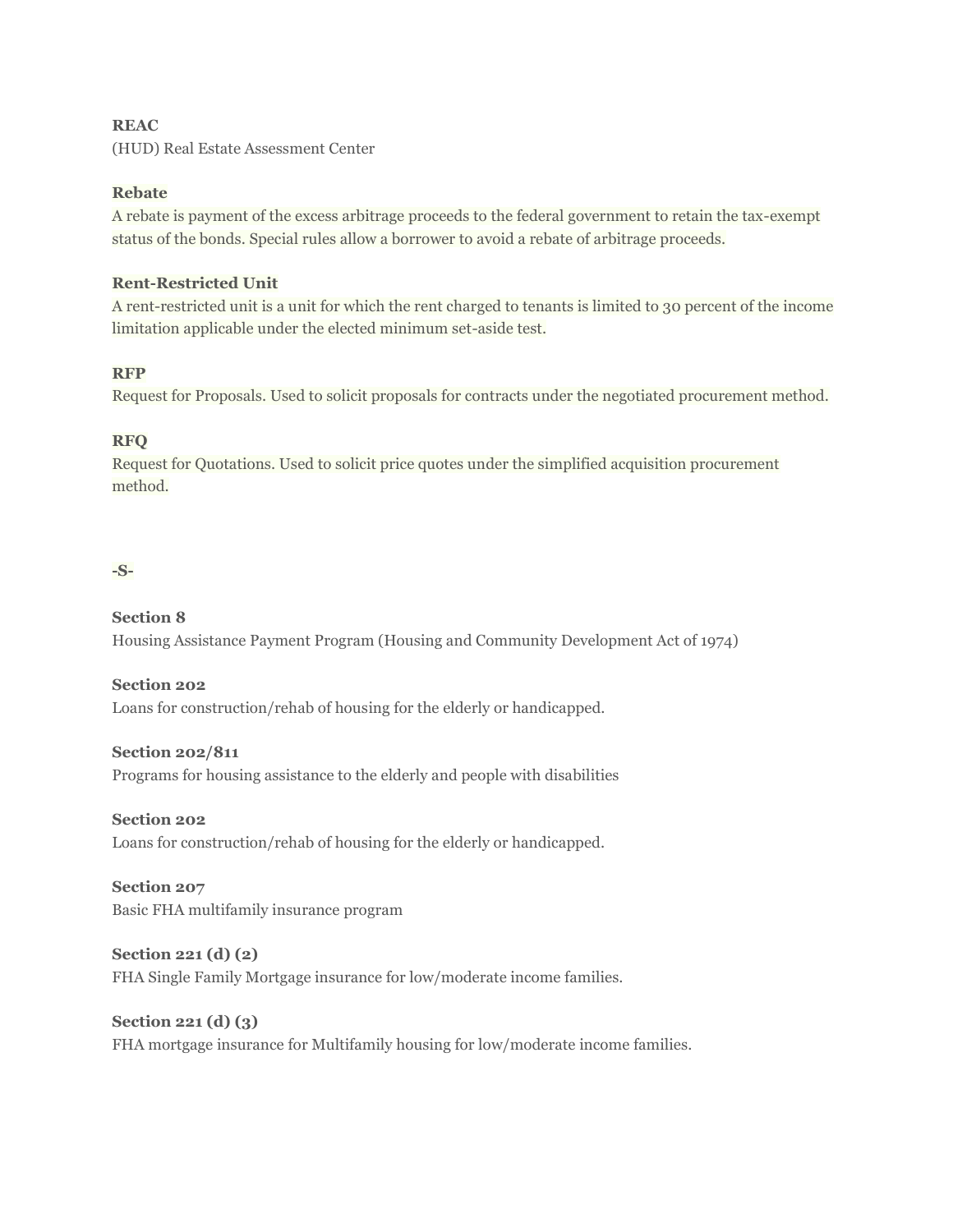**Section 223 (e)**  FHA mortgage insurance with housing in older declining neighborhoods.

# **Section 223 (f)**

FHA mortgage insurance to refinance existing multifamily housing.

# **Section 231**

Mortgage insurance for housing constructed or rehabilitated primarily for elderly persons.

## **Section 235**

FHA single family mortgage insurance with subsidies on interest for low/moderate income families.

## **Section 236**

FHA multifamily mortgage insurance with subsidies on interest for low/moderate income projects.

## **Scattered Site Project**

A scattered site project is a qualified low-income housing project located on multiple sites. 10 or more sites and 50 percent fewer of the sites are contiguous qualifies the development as a scattered site project. At least 35 percent of the sites must be under control at the time of the application.

## **SHP**

Supportive Housing Program

**SLR** Subsidy Layering Review

## **SRO**

Single-Room Occupancy. Mortgage insurance under Section 221 (d) for single room apartments.

## **State Housing Credit Ceiling**

The state housing credit ceiling is the maximum LIHTC amount a state may allocate in a given year. Each state's LIHTC ceiling in 2015 is equal to the greater of \$2.30 multiplied by the state population or \$2,680,000.

## **Substantial Improvement**

Substantial improvement is used in connection with determining the eligibility of an existing building for the LIHC. It is any amount incurred during a 24-month period equal to or exceeding 25 percent of the adjusted basis of the building as of the first day of such period.

## **Supportive Service**

Supportive service is any service provided under a planned program of services designed to enable residents to remain independent and avoid placement in a hospital, nursing home or intermediate care facility.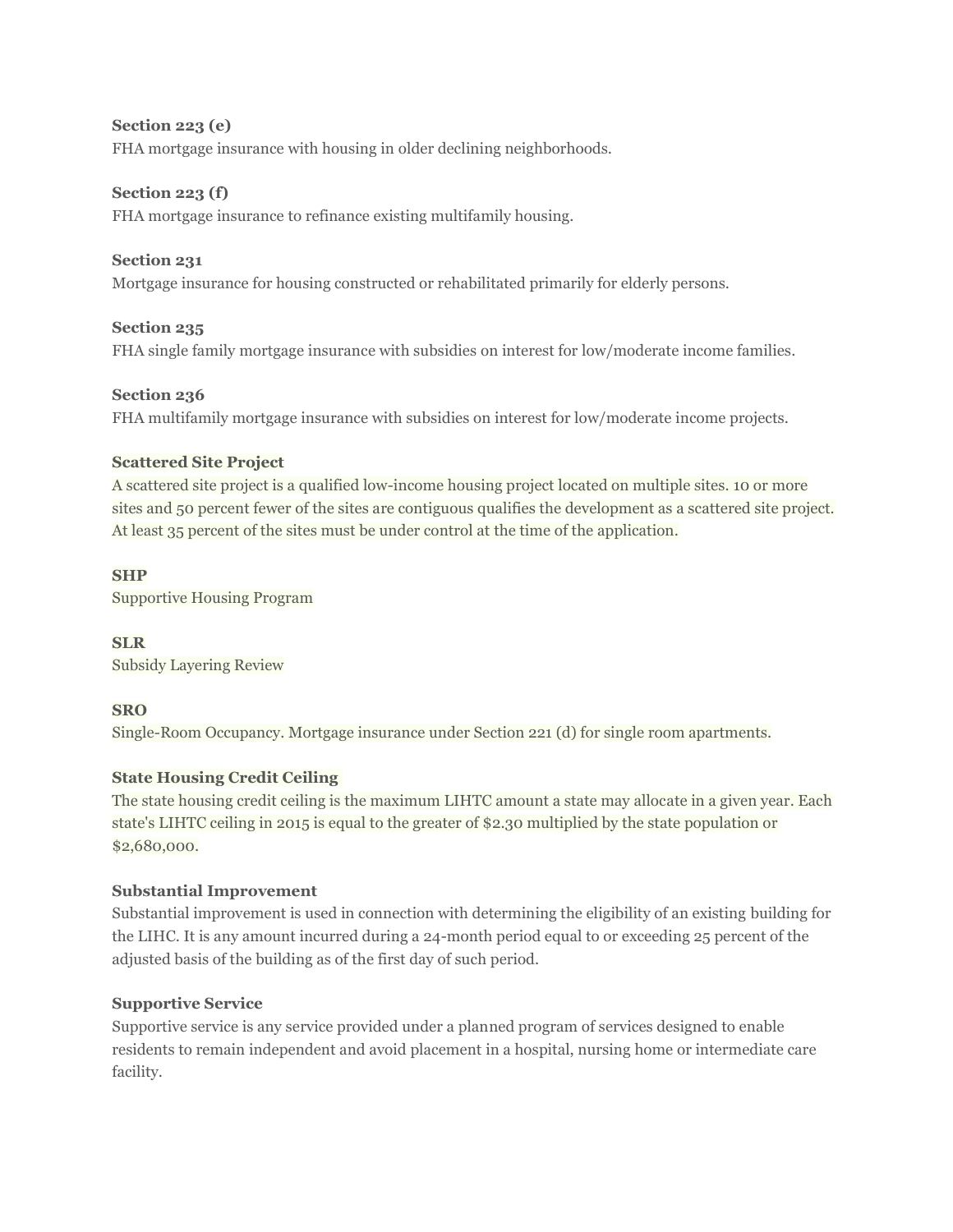# **TANF**

Temporary Assistance to Needy Families

# **Tax Shelter Registration**

Certain partnerships or other investments with significant tax benefits must register as tax shelters with the Internal Revenue Service and certain state tax agencies.

# **TEFRA Hearing**

The Tax Equity and Fiscal Responsibility Act (TEFRA) Hearing is the bond issuer's public notice, public hearing and approval by elected officials of a bond issuance.

## **-U-**

**UFAS** Uniform Federal Accessibility Standards

## **Underwriter**

The underwriter is an investment bank that underwrites and markets the bonds to investors.

# **Underwriter's Counsel**

Underwriter's counsel is an attorney who verifies that the documents used to market the bonds comply with the applicable securities regulations.

## **Unit Fraction**

The unit fraction is the fraction obtained by dividing the number of low-income units in a building by the total number of units in the building (whether or not occupies).

## **USDA**

United States Department of Agriculture

## **Utility Allowance**

The utility allowance is the amount, determined by the Secretary of the Department of the Treasury, to be the average cost of tenant utilities.

**-V-**

**VASH** HUD-Veterans Affairs Supportive Housing Program

**-T-**